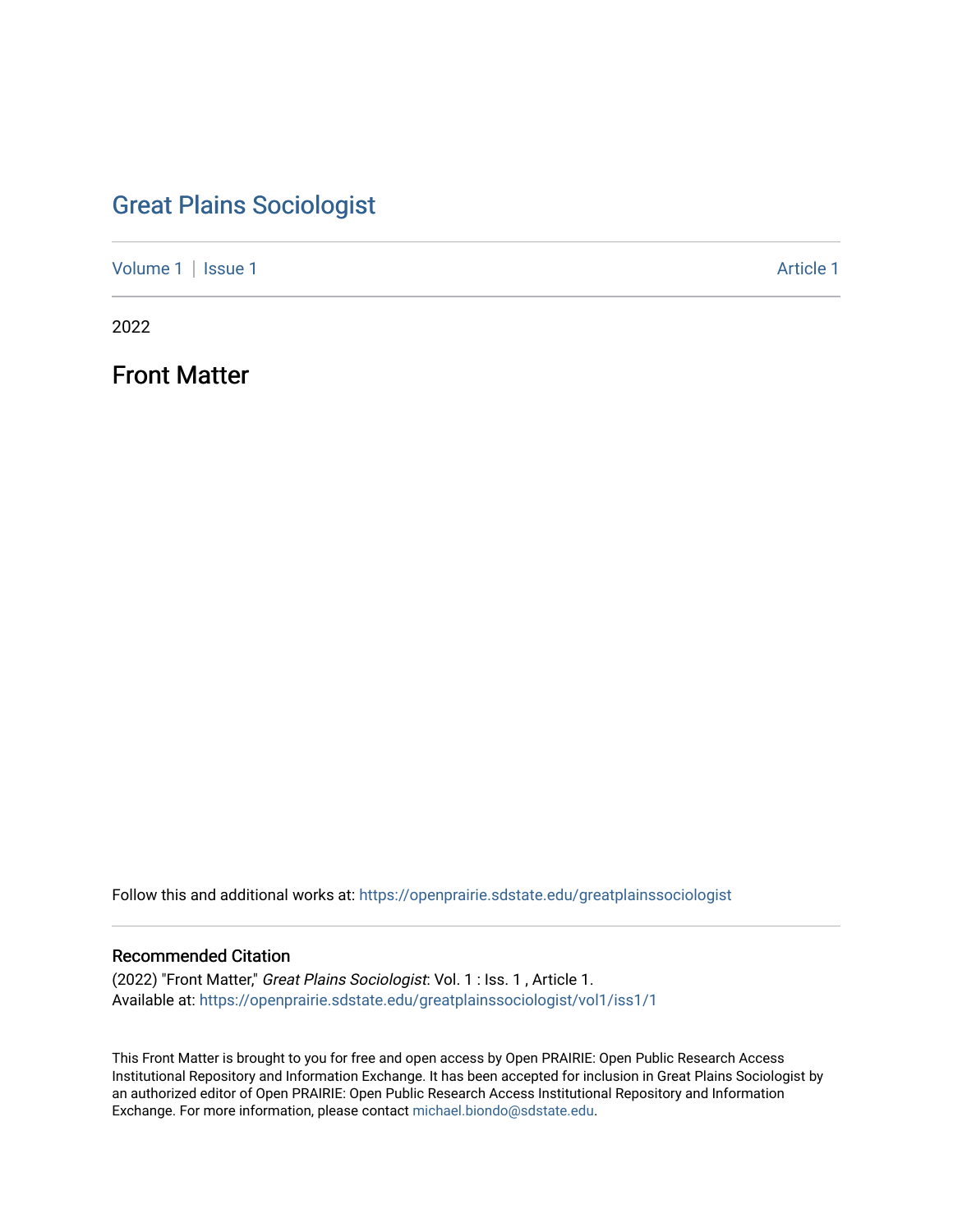#### THE GREAT PLAINS **SOCIOLOGIST**

Official Journal of the Great Plains Sociological Association

Editor

Harlove Hatle Department of Social Behavior University of South Dakota

Editorial Assistants

Carla Limoges Mary Brevik

Reviewers

Linda Baer Janet Kelly Jon Flanagln Thomas Langham Jon Flanagin<br>Jack Geller Bruce Luske<br>Bruce Luske Gary Goreham Dan Peterson Geoffrey Grant Jerome Rosonke Donna J. Hess Clifford Staples Donna J. Hess<br>Patricia Joffer James R. Stewart Diane Kayongo-Male Ronald Stover

|                            |  | <b>SOCIAL BEHAVIOR DEPARTMENT</b> |  |
|----------------------------|--|-----------------------------------|--|
| UNIVERSITY OF SOUTH DAKOTA |  | VERMILLION, SOUTH DAKOTA          |  |

i

HfCTON M. gRIGGS UBRARY Published by Open PRAIRIE: Open Public Research Access Institutional Repository and Information Published by Open PRAIRIE: Open Public Research Access Institutional Repository and Information Brookings, SD 57007-1098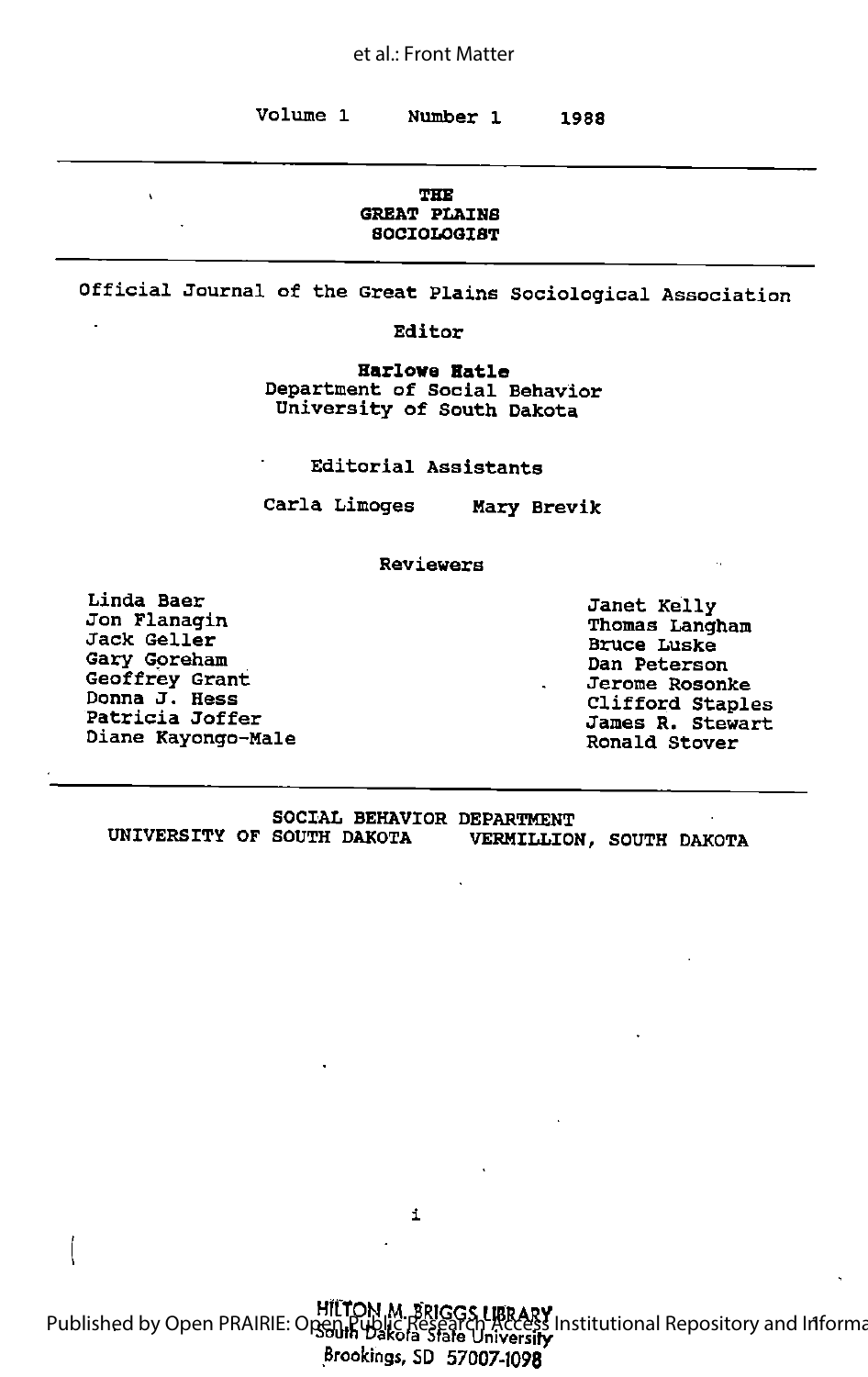THE GREAT PLAINS SOCIOLOGICAL ASSOCIATION

z

### 1987-88 Officers

| Jack M. Geller<br>University of North Dakota         | President      |
|------------------------------------------------------|----------------|
| James Satterlee<br>South Dakota State University     | Past President |
| Daniel Peterson<br>Black Hills State College         | Vice President |
| Virginia Utter<br>Black Hills State College          | Secretary      |
| Marvin Mutzenburger<br><b>Bismarck State College</b> | Treasurer      |

THE GREAT PLAINS SOCIOLOGIST (ISSN: 0896-0054) An annual journal

Manuscripts submitted for publication in 1989 should be submitted to:

> Harlowe Hatle Social Behavior Department University of South Dakota 414 E. Clark Street Vermillion, South Dakota 57069

فالوالة فعاودتها

 $\ddot{\phantom{a}}$ 

 $\widehat{\eta}$ 

 $\ddot{\phantom{a}}$ 

 $\sim$  .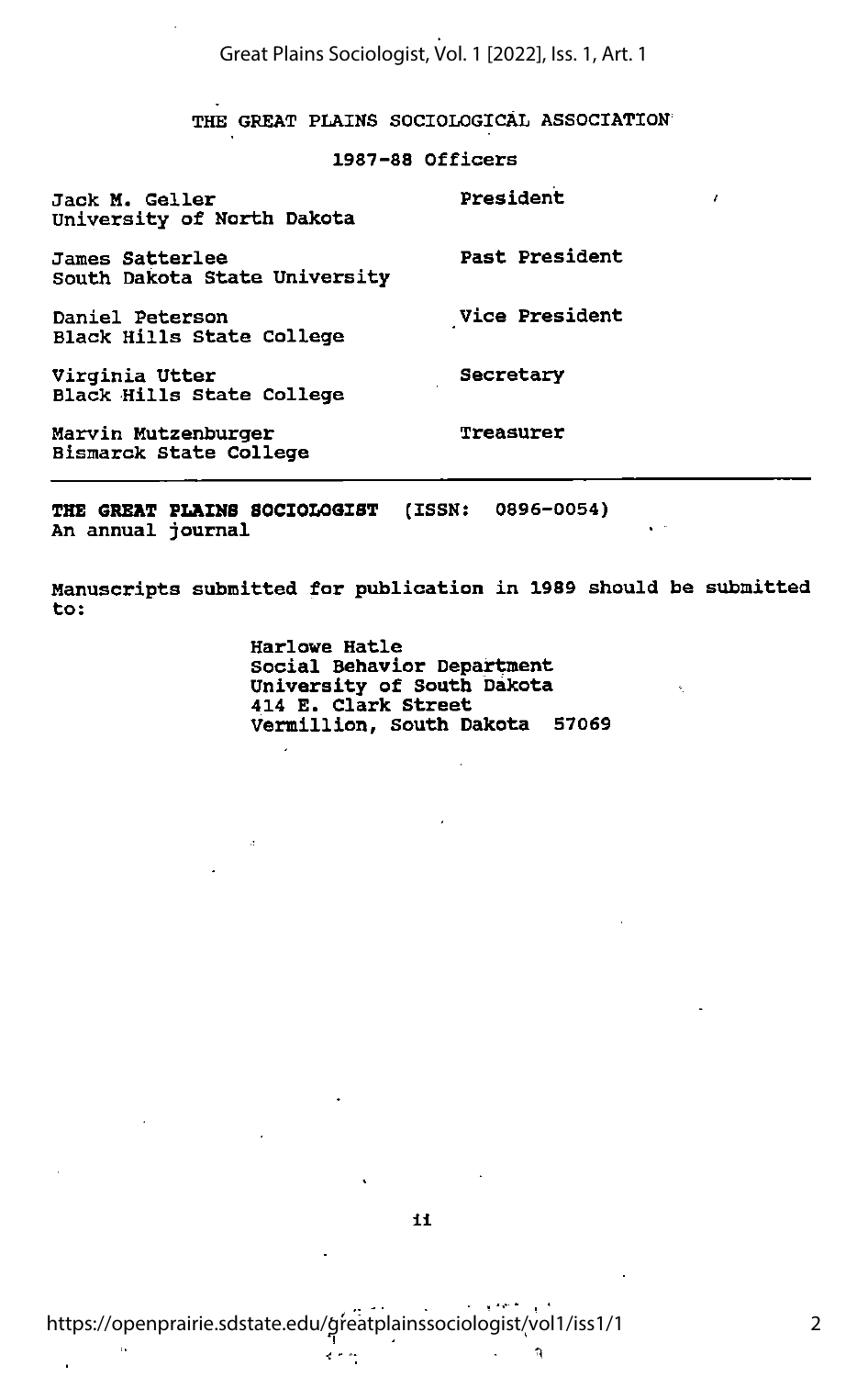#### EDITORIAL

This issue is the inaugural issue of the journal following the demise of the older state associations and the creation of the Great Plains Sociological Association. With the creation of <sup>a</sup> regional focus for the GPSA, the journal will also expand its focus to represent the whole range of sociological interest and research. The present issue covers some areas of regional inte rest and others that exceed regional interest. In terms of meth odology, some articles are qualitative and others quantitative. The articles represent nearly all of the paradigms presently Inco dicities represent hearly all of the paradigms presently<br>being utilized in the discipline. The intent of the journal is to sting definition in the discipline. The intent of the journal is to<br>continue to present this broad forum as well as continuing to stress intellectually stimulating articles as the number one priority for publication.

Space in the journal is limited, so we would appreciate receiving manuscripts that cogently cover their topics in the range of fifteen to twenty-five pages, all inclusive. Exceptions may warrant longer manuscripts, but most writers, sociologists included, actually improve the quality of their work when Occum's Razor is applied.

The journal needs more individuals willing to serve as reviewers. This is an opportunity to get professionally involved with your discipline while aiding the GPSA and helping yourself.<br>You will be situating yourself to be exposed to the newest research being done by your colleagues in the region. If you are able to serve in this capacity, take advantage. Please notify me:

> Harlowe Hatle, Editor Great Plains Sociologist Social Behavior Department University of South Dakota 414 E. Clark Street Vermillion, SD 57069

Published by Open PRAIRIE: Open Public Research Access Institutional Repository and Informa